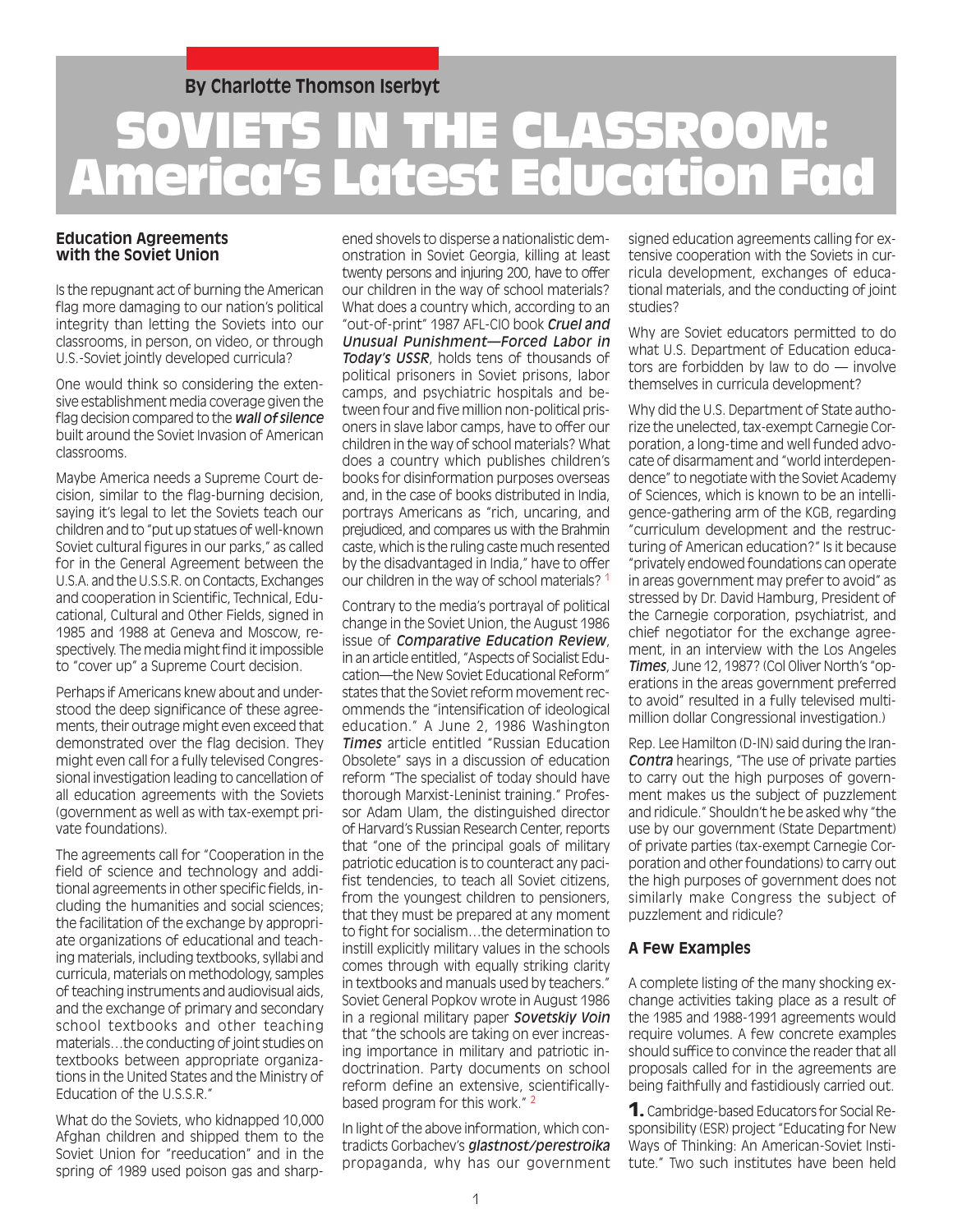(one in Leningrad the summer of 1989) at which "Soviet and American educators examined classroom theory and practice in critical thinking about social and political issues and worked on recommendations and resources for improving the ways we teach about each other's country, and on *A Sourcebook for New Ways of Thinking in Education: A U.S.-Soviet Guide* for use by teachers and students in both countries." 3

"Critical Thinking" is the latest fad to hit our children's classrooms. N. Landa's Lenin: *On Educating Youth* published by the state-controlled *Novosti Press*, quotes Lenin on "thinking as follows: "To pose a real question means to define a problem which demands a new approach and new research…sometimes accepted truth no longer answers as a solution for a serious and pressing problem. The school should cultivate in pupils the ability to perceive scientifically-evolved truths as stages along the endless road of cognition not as something stationary and set."

More recently an article in *Education Week*, 4/9/86, entitled "Are Teachers Ready to Teach Pupils to Think," laments the fact that graduating college seniors "show little evolution of alternative view on any issue, tending to treat all opinions as equally good, tending to hold opinions based largely on whims or unsubstantiated beliefs, and hesitating to take stands based on evidence and reason." Summing up a decade of research in the 1960's, O.J. Harvey laments that very high percentages …(of educators) "operated in cognitive styles grounded in absolute assumptions—viewing reality in terms of good/bad, right/wrong, and either/or, while attributing goodness and truth to wise and all-knowing authorities."

One doesn't have to have a Ph.D. to accurately predict what U.S.-Soviet jointly developed critical thinking curricula will look like. Do American parents want their children exposed to this type of education, especially when it will also be on computer where they can't get their hands on it?

2. The Carnegie Corporation's exchange agreement with the Soviet Academy of Sciences has resulted in "joint research on the application of computers in early elementary education, focusing especially on the teaching of higher level skills and complex subjects to younger children." ("Higher level skills" is often a euphemism for "Critical thinking skills.") Carnegie's 1988 one-year \$250,000 grant is funding implementation of this program, coordinated on the American side by Michael Cole, Director of the Laboratory of Comparative Human Cognition at the University of California, San Diego."4

3. The American-Soviet Textbook Study Project began in 1977, was suspended in 1979 when Soviet troops invaded Afghanistan, and resumed in 1985 under the Geneva Agreement. At a conference held in Racine, Wisconsin in November 1987, the U.S. representatives acquiesced in the Soviet insistence that American textbooks should present a more "balanced" (i.e. friendly) discussion of Lenin and should give the Russians more "credit" for their role in World War II. A.M. Rosenthal of the New York *Times*, said in a 12/8/87 editorial "American educators solemnly discuss with Soviet educators the mutual need for textbook revision, just as if the state did not censor every single book published in the Soviet Union and the Russians could write as they pleased. That is comedy, if you like it real black."

4. Scholars from the American Council of Learned Societies and the Ministry of Education of the Soviet Union met in the United States in 1986 and agreed to establish a Commission on Education that will be responsible for joint scholarly relations in pedagogy and related fields between the United States and the Soviet Union. Some major joint U.S.-Soviet projects themes are: Methods of Teaching and Learning School Science and Math Subjects Using Computers; Theory of Teaching and Learning; Psychological and Pedagogical Problems of "Teaching in the Development of Pre-School and School-age Children; and Problems of teaching Children with Special Needs.<sup>5</sup>

**5.** The Copen Foundation/New York State Education Department/Soviet Academy of Sciences agreement that "links students, teachers, administrators in U.S. and Soviet schools by computer and video-telephone lines." Mr. Copen said "Soviet officials are especially interested in studying the effects of telecommunications on intercultural understanding, teaching methods, and learning outcomes, and that the Soviets have assigned five scientists to monitor the project." [6] This agreement should be challenged on constitutional grounds since article I, section 10 of the U.S. Constitution says "No State shall, without the consent of congress …enter into any agreement or compact with another State, or with a foreign power…"

6. Under terms reached with the Soviet Academy of Sciences the National Science Teachers Association will publish a Soviet science magazine in the United States. Copies of *Quantum* scheduled for publication in September 1989 will be distributed free of charge to gifted and talented children in this country.7

7. On December 8, 1987 the independent National Academy of Sciences pledged to help place more than a million computers in Soviet classrooms by the early 1990s.<sup>8</sup>

8. A \$175,000 grant from the United States Information Agency (USIA) to the National Association of Secondary School Principals, the American Council of Teachers of Russian and Sister Cities International to implement and expanded student exchange program, calling for up to 1500 American high school students to live and study in the Soviet Union each year and an equal number of Soviet students to come to the United states.<sup>9</sup>

9. On March 4, 1989 fifteen Soviet teens and two adult teachers arrived in Aurora, Colorado as part of the Regan-Gorbachev agreements. According to an article by Beth Petersen in the high school newspaper *Raider Revue* "A conflict arose when reportedly a Russian student, Farkhod (who was head of the Komsomol Young Communist League and spokesman for the group) told students in an honors history class "You are all going to be Communists within fifty years. Just remember that every society must be ready for Communism—even America."

**10.** Students who participate in the Phillips Academy, Andover, Mass. Student exchange with an elite Soviet prep school deep in Siberia, "agreed one characteristic was more striking than any other: and indefatigable commitment to Soviet communism…." One student, Horvath, said "I think in general young people are more committed to the party's ideology than to their parents." Another student, Tom Clyde, said "They seem to think there is going to be a world revolution any day now and the Communist Party will overtake America<sup>"10</sup>

#### **The Soviet Union The Only Benefactor**

Does our government really believe that the Soviet government is participating in these student exchanges so that their students can be de-programmed and become good little capitalists eager for peace at any price?

Michael Warder of the Rockford institute says "Exchanges are allegedly designed to promote peace." But he points out that as currently devised, "most exchanges are of benefit only to the Soviet Union. In the summer of 1985 a group of 46 Soviets visited the United States on a so-called good will mission. But the 46 were selected, briefed and controlled by Soviet security organs. Each of the 'friendly visitors' had relatives being held hostage at home, lest any of them might consider defecting or deviating from the official Soviet propaganda line. Their trip was paid for by the Soviet government, and among them were Soviet agents." Mr. Warder notes that "Soviet leaders know that if peace propaganda effectively reaches the U.S. public it will result in the congress voting less money for national defense. U.S. groups going to the Soviet Union have no such 'equal' opportunity to reduce Soviet arms expendi